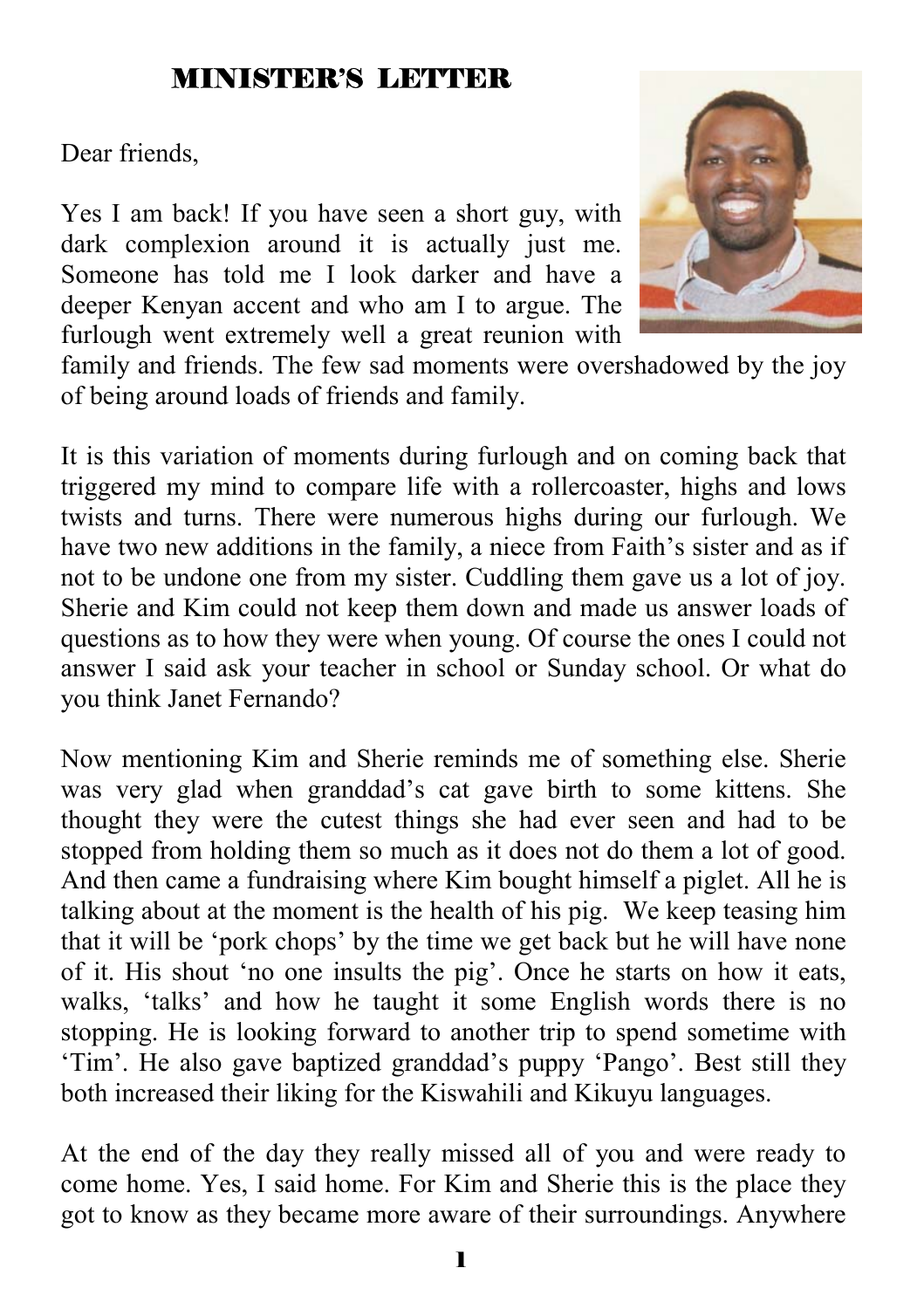away from here is that distant land. Yes, they respect Kenya as their country but here is where they know and here is where their friends are. Going back has done well though to make them appreciate the Kenyan people and country and they will be looking forward to a return trip ASAP.

 It was good to be back albeit without Faith. She is still there telling tales about me to my in-laws. I need prayers to be accepted back when I return because I know I have been painted black, even the Tesco episode features nowhere for now. And for Kim and Sherie, well mum is suddenly the angel they never had. Of course you've guessed what I am then, right? She will be back to work by  $1<sup>st</sup>$  Oct so, to my big relieve, I can be a man again.

 Now I wondered how you all survived without my imposing presence but well God works in mysterious ways. We were so glad to find a fridge full of eatables, thanks to Dawn and Valerie. We also thank all those of you who, in Faith's absence, have continued to supply us with meals at the manse or at your dining tables. We even had one of the dinner rack sacks chewed by the Church (or is it manse) mouse. How wise the sages! Poor me again my kids have to continually compare my rubbish cooking with your lavish meals. I will have my revenge soon, oops pinch me I am a Christian! Simply a load of thanks to you all.

Well my return has been a mixture of sadness and joy. Well I start with joy. That is the baptism of baby Alice Day, Emma and Peter's shining angel was a great thing. We thank you both for giving us the privilege at Martin Way to share in this joyous occasion. Thanks Karen for taking part. You always bring special touch to it. May you Alice live to be a God fearing child and beacon of hope to your age-mates.

Abby and Richard deserve a good 'crap' from all of us. What a privilege to witness our own Cinderella find her prince charming. I am sure Gillian has forgiven my short memory but will remember I pronounced Louis properly. I have no words to describe the party and gig afterwards. Great speeches and good to see the members of my awkward squad and the not too awkward ones shake it off. Sure Jennine and Anne-Marie you did well but lost the marks for being unkind to the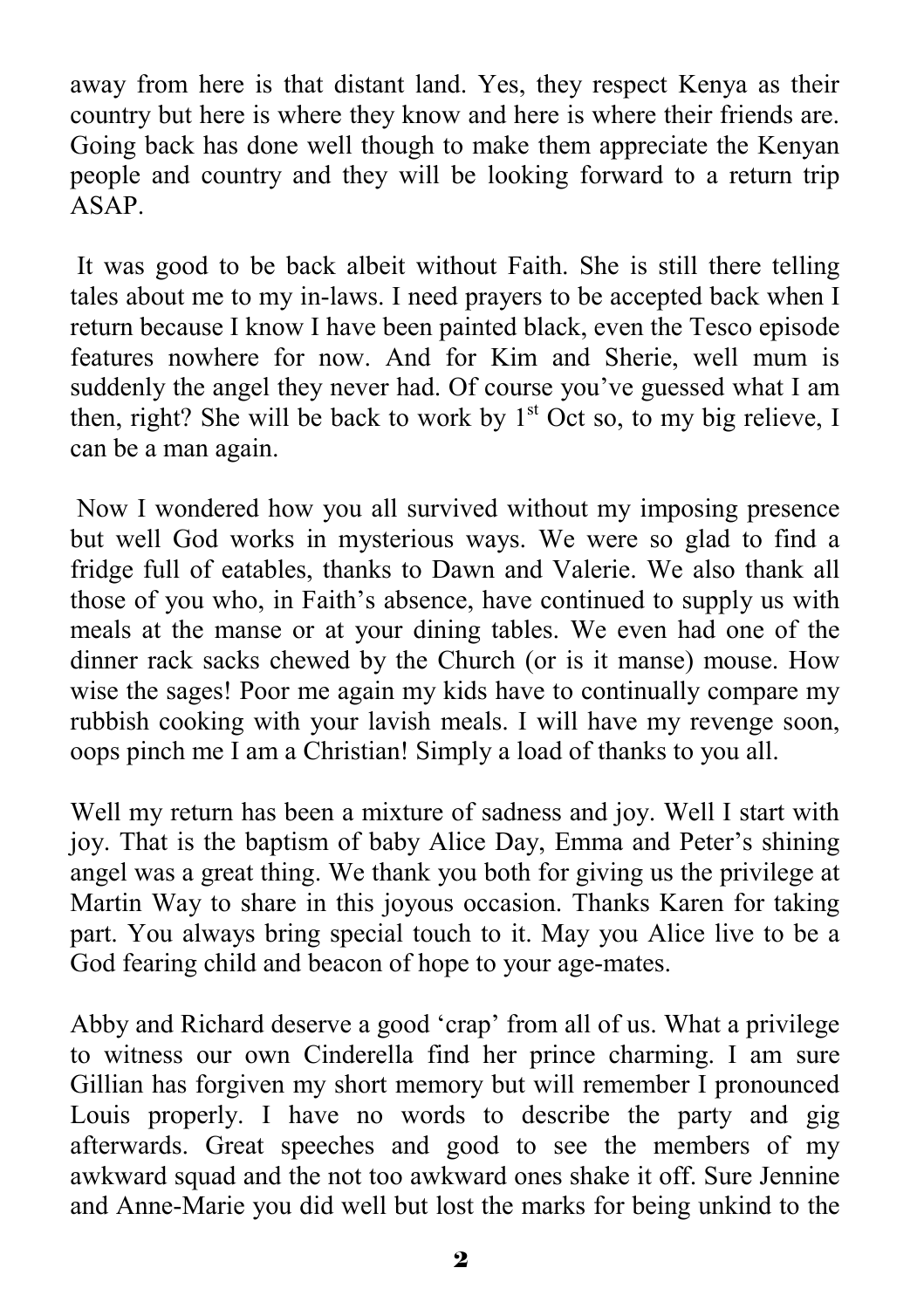'Vicar'. I have since been persuaded to forgive you as long as I have a written apology.

As for the bad news well not long after we had laid to rest Connie Grant, our dear Ted went to be with the Lord. It was a big shock to all of us and we will miss him terribly. He brought joy to so many people and we will have loads of good memories of him. Goodbye mate, we shall see you one day and will be there on  $21<sup>st</sup>$  October to celebrate a quality life of one of the greats. To Grace, Rob, Teresa and all members of the family we say Peace to you friends.

This letter would not be complete without mentioning the departure of Bob and Janet with Joan and Aunt Betty to Devon. We wish them well but they will know how much everyone appreciates great works of many years at Martin Way and Wimbledon as a whole. Their preaching, music and performing acts have touched many a people of different generations, parents and later their kids. What a lasting legacy. May you have bags of friends down at Devon and do always come back. At Martin Way and our homes there are many rooms, if it were not so we would say. With love!

So the church of God moves on and life moves on and as you may now agree so much as a rollercoaster. We once went to Chessington Gardens and as we stood in a queue for our turn on a rollercoaster the ride was dramatically stopped half way through. We stood staring up at the people stuck half way around the track. Whilst some of them were relaxed and enjoying the view others looked petrified at being stranded in mid air, some had their eyes tightly closed, some cried out and just wanted to get off. Do we sometimes feel like those people on the rollercoaster? I guess our church family feels like so right now. When friends suddenly leave us for whatever reason how do we feel. Having experienced some of the ups and downs of the ride we've come to an unexpected stop. Have we felt like screaming and getting off the ride altogether. We can also see that, if and when the ride starts again and if we are still in our seats, there are more bumps and twists and turns just ahead. The rides at Chessington have a safety mechanism of some kind to keep you in your seat, the rougher the ride the tougher the restraint. But when you take your seat and the strap comes across your waist or the bars come down over your shoulders the thought always flashes through your mind…will it be strong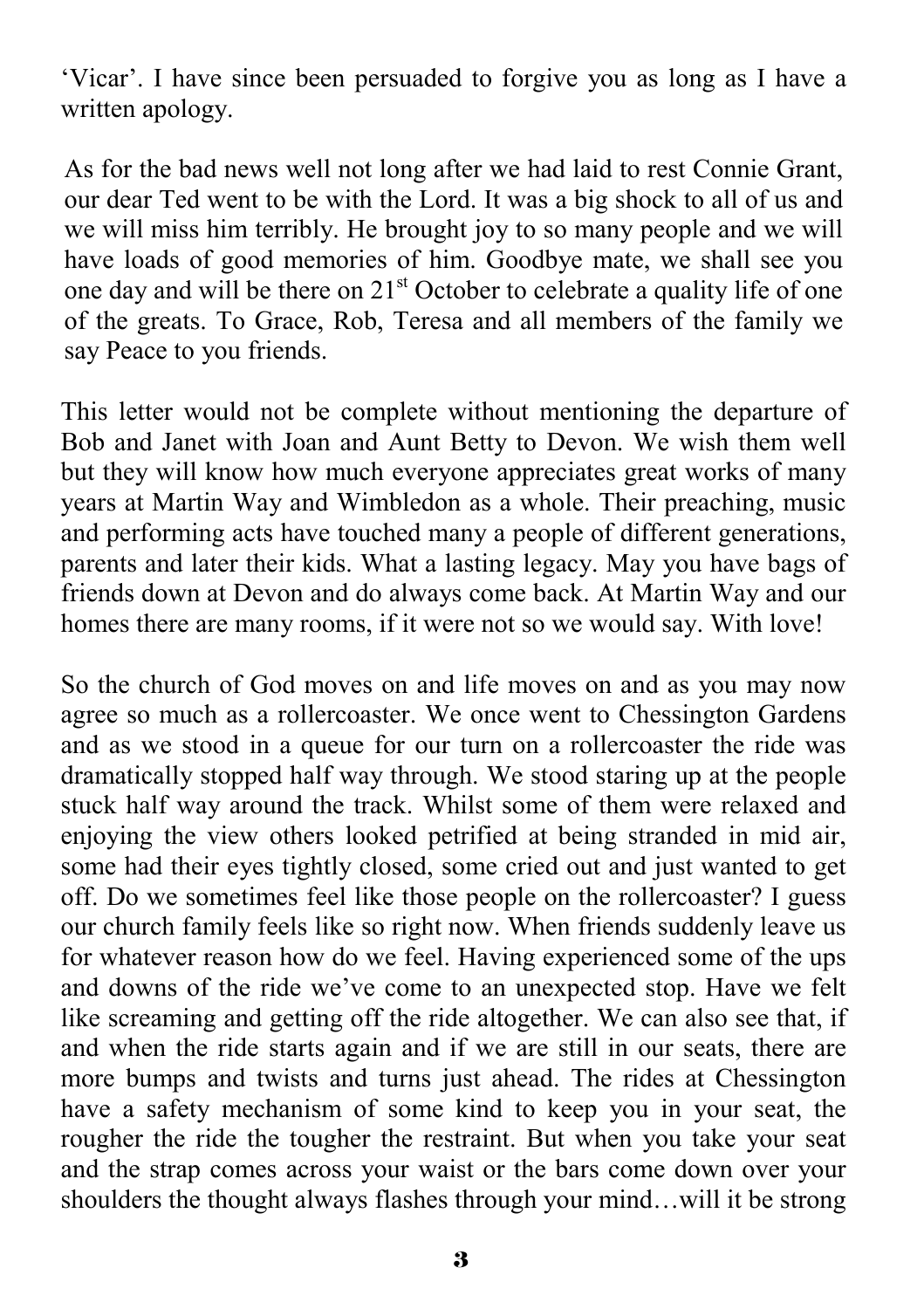enough for the ride ahead.

On life's rollercoaster rides what is it that keeps us going? What is it that sustains us and encourages us to carry on? What holds us safe when we are thrown upside down? What is it that keeps us in our seat when we would otherwise want to get off? Is it a fear of failure and our worry what other people think of us? Is it our own dedication, a sense of vocation, of calling? Is it the support we receive from others? Maybe it is the faith we have, in our selves, or God, or a combination of both. My recent experiences have made me question whether any of these things are indeed adequate for the task, yes even, or maybe particularly, my own faith. I have come to the hope that rather it is the faith that God has in me that is the only thing strong enough to accompany me on the journey. That however high or low or twisted or upside down in life we feel, our own strength is inadequate to keep us on track, but I pray that God's love for us and the faith of God in us will always be sufficient.



#### TED ASHWOOD

 $< 0 > -$ 

It is with great sadness that we announce the passing away of Ted Ashwood on Thursday, 14th September 2006 of irreversible pulmonary fibrosis. He was a great stalwart of Martin Way and his contribution to many areas of the church, not least his music, will be sorely missed. Our prayers and condolences go to Grace, Teresa and the rest of the family. His funeral service took place at the NE Surrey Crematorium (Garth Road) on Monday, 24th September 2006 at 1pm.



There will be a service to celebrate Ted's life, at Martin Way Methodist Church on Saturday, 21st October 2006 at 2pm, all who knew him are welcome to attend.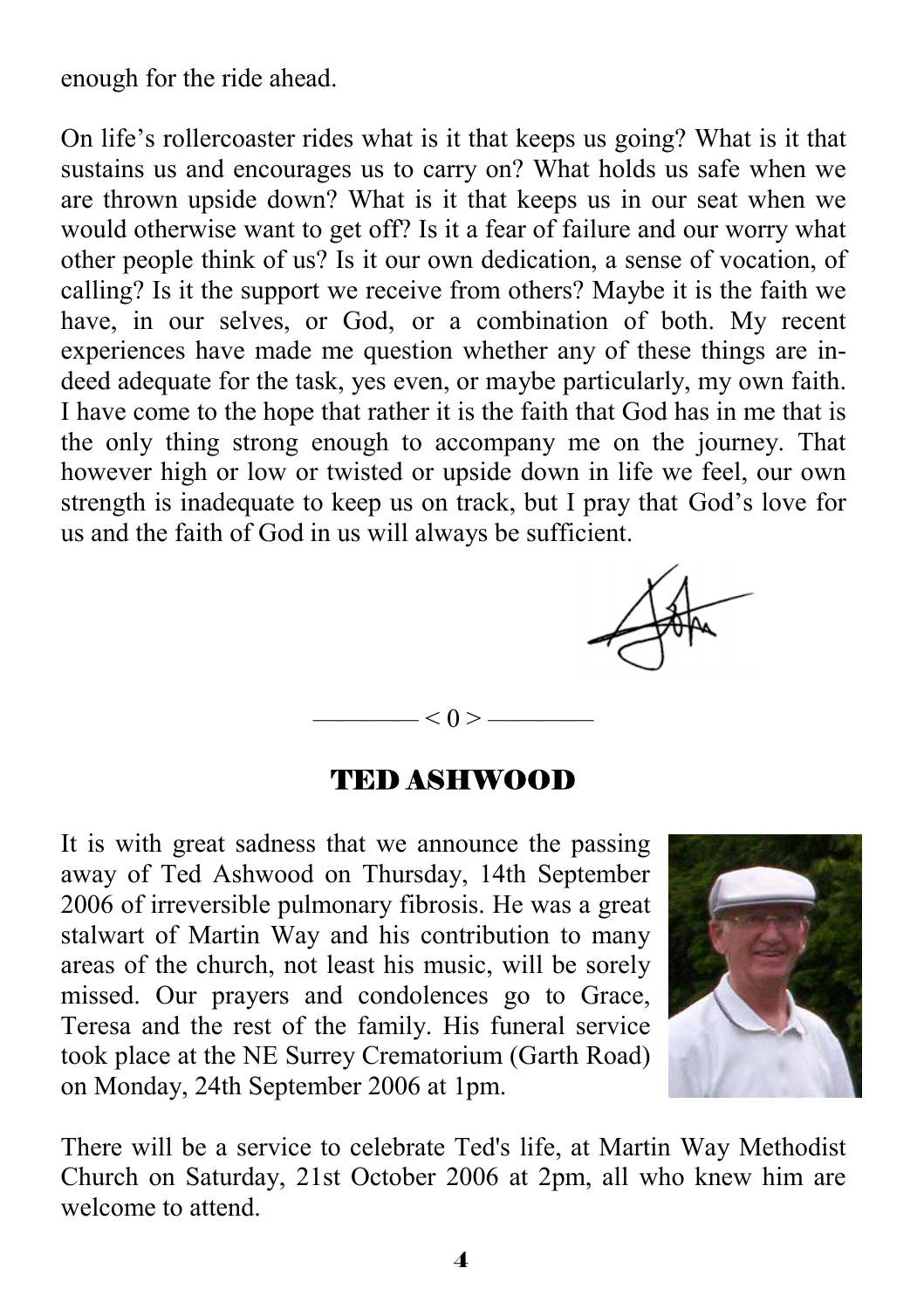# A LATE TRIBUTE TO BOB, JANET AND JOAN

This tribute to Janet, Bob and Joan was part of their leaving party and unfortunately did not make it to the special article about them last month. So I take the opportunity to include it in this month's Newsletter. I know Janet and Bob asked for no speeches and also double checked with me that there would not be any at the party, but of course we could not let them go without something being said because they have all had a big influence in many people's lives.

First we want to thank Joan for all she has done here a Martin Way. She was the Sunday School Superintendent for many years and Albert her late husband was the SS Treasurer and Overseas missionary secretary. Joan and Albert both attended the lunch club and coffee & chat, now Bet comes to the lunch club with Joan. There was a sewing club that used to meet, led by Mrs Maggs, (who some may remember) people bought their sewing machines to the church and made items for charities etc. (My mother was not sure if Joan belonged to that group, but we were sure she would have been.) When there were craft fairs for fund raising for the church Joan and her sister Bet would make things for that and run their own stall.

Joan was a milliner and made my headdress for my wedding, which l still have and have used as a prop in Tick Tock! She has also made hats for pantomimes that we have put on here at Martin Way. Most people will probably remember Joan for the flowers she would arrange for church services with others especially at Harvest, and Christmas and also for weddings. Janet obviously got all her talent from her mum. We wish you all the best Joan as you start you new adventure in Devon.

I have known Janet all my life and she has always as far as I can remember worked with the young people of the church, better known as the YPF, taking groups away for weekends camping in church halls. Some of us went away for holidays to Ireland and Scotland – now of course it is Swanage. I can remember once driving Janet's car on a beach that you were allowed to drive on straight towards the sea saying "Where's the brake?" On our way to Scotland we missed a ferry and spent the night in the cars. The next morning we had breakfast in a 5 star hotel. We were fed quickly and sent on our way!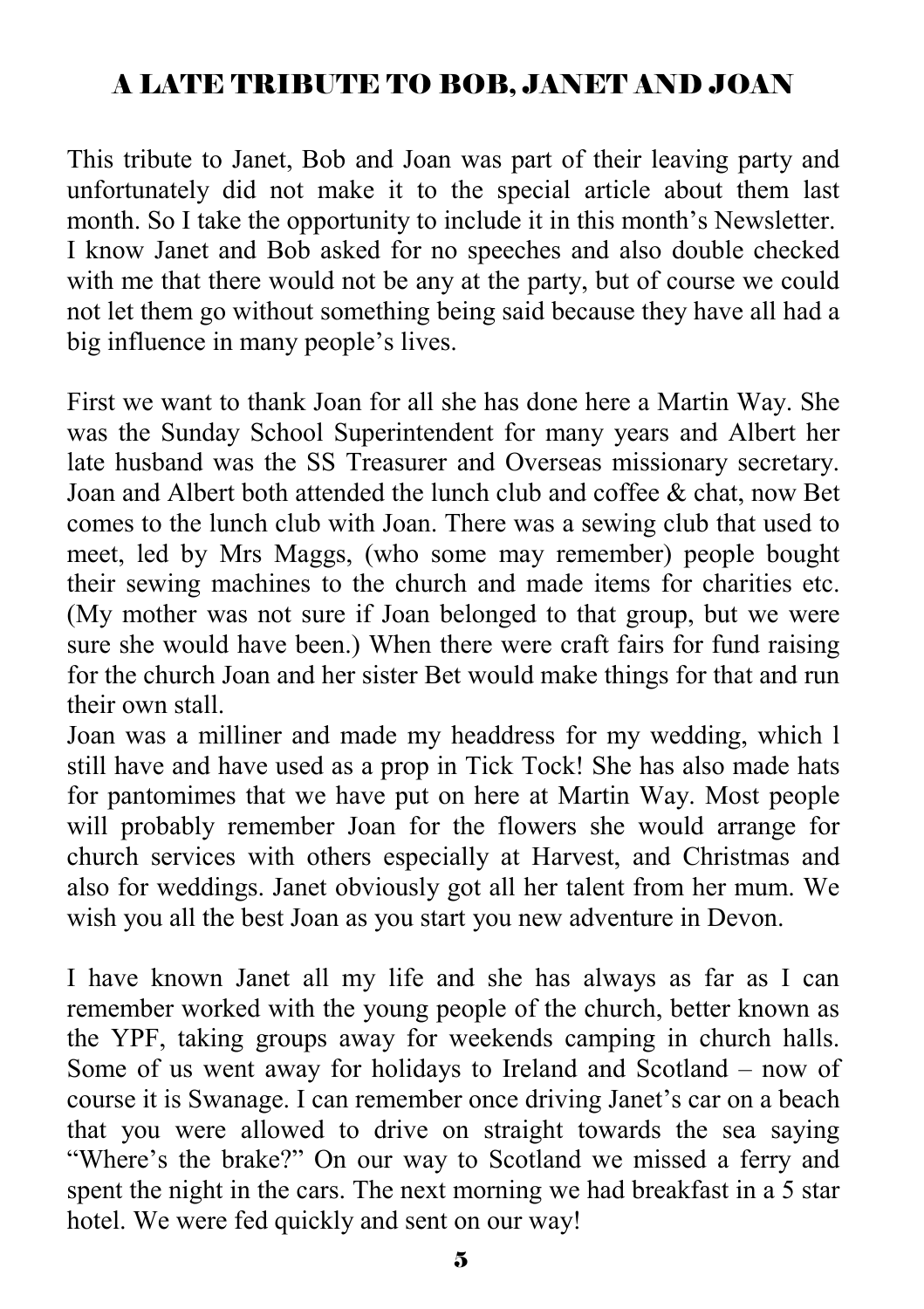The caravan that we stayed in on the farm had horses that would raid our rubbish bin. One morning we heard the horses and Janet in a loud voice shouted out of the window, "Orse get out of our bin!" At the same time a very fine lady was passing on a horse and obviously heard.

Janet started a group called 'Quinque' which means Latin for 5. They were myself, my brother David, John Clark, Lesley Astin and of course Janet. We sang at many different places and also had an audition for 'Opportunity Knocks'. (as you may gather we got nowhere.)

Bob moved from 'Peas-down- St John, in Somerset' to South Wimbledon for a teaching post, he got involved with the young people there and Janet & Bob's friendship grew. On the  $27<sup>th</sup>$  July 1974 they got married here at Martin way. We thought Janet would get married with a black eye that day because the week before the YPF went to Epsom Downs and someone's shoe flew off and hit Janet and she spent the evening at casualty!

Sigma has been Janet  $& Bob's baby$ ; this is where Bob can show his outstanding array of musical talent and his inability to learn any words. He has a strange taste in music which is not helped by others sharing his obscure and varied taste. Sigma was originally called 'Circuit Youth Choir' the name changed because of the word Youth! Some of us don't fit that category – Even though some pretend to do! 'We may be getting older but, we refuse to grow up'

We have done some great productions with Sigma and even gone on tour with some. They have been great fun and hope that we will be able to continue with a similar group. It has been an honour to have been accepted into your family with John and the late Jean Butland as Godparents to Peter and Andy and also to have Janet as a fairy Godmother to Lucy. We will miss you all at Martin Way but we have learnt a lot from you and will try our best to carry on all the things you have started here.

 *Anne Conquest* 

$$
\overbrace{\hspace{1.5cm}}<0>\overbrace{\hspace{1.5cm}}
$$

'True friendship is a plant of slow growth, and must undergo and withstand the shocks of adversity before it is entitled to the appellation' George Washington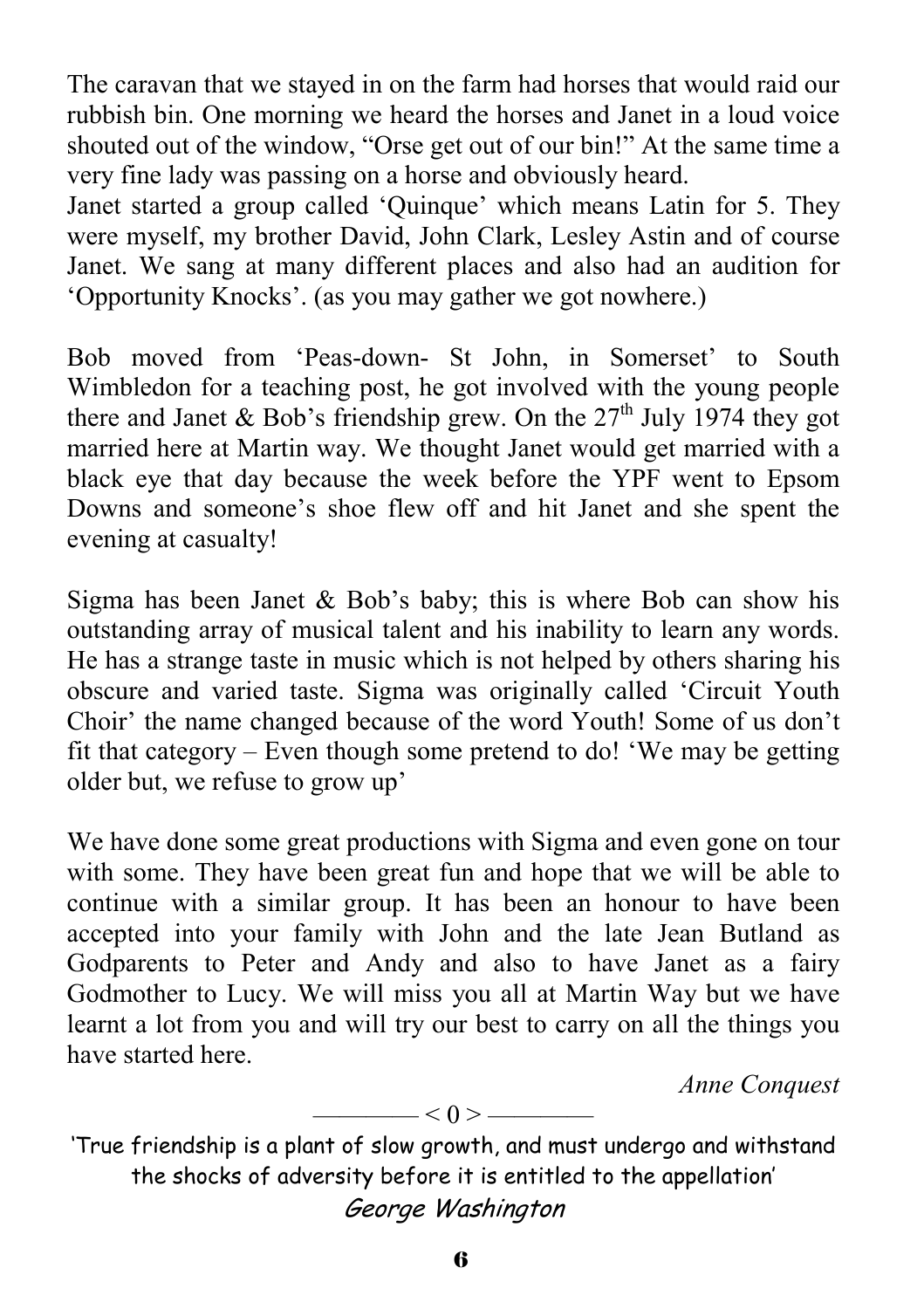# A LETTER FROM BARRIE TABRAHAM WIMBLEDON CIRCUIT SUPERINTENDENT SEPTEMBER 2006

Dear Friends,



*"I am about to do a new thing: now it springs forth, do you not perceive it?"* (Isaiah 43:19)

A happy (Methodist) New Year! and a new format for my quarterly letter. Of course, God is always 'about to do a new thing'. The important thing is that we indeed perceive it. This is why, perhaps the writer of the Book of Revelation pleads at the end of Chapter 4, 'Let anyone who has an ear, listen to what the Spirit I saying to the churches'. If we do this simple thing, we may discover some surprising things springing forth!

#### **A New District**

Well, it's finally here, and even if you weren't able to be at the launch at Westminster Central Hall on 2<sup>nd</sup> September, you will no doubt have shared in the liturgy which our churches were invited to use, to celebrate its in caption and pray for its future. And a reminder again that we now have a new Circuit number – **35/26**, not 3/13!

Our thanks go to David Mortimer, Rob King and all who helped put together the superb **Circuit Stories DVD** for the District, which celebrates five different aspects of the work of God in the Wimbledon Circuit. I hope as many as possible will see it because it's a reminder of the richness and diversity of the gifts which God has entrusted to us. You will notice that the DVD does not include details of the three major building projects: more about those in the future! The new church in Wimbledon is taking shape, and building work is beginning at Worcester Park.

#### **People in the news**

The first is to re-iterate our welcome to **Rev Margaret Adams** who has joined the Circuit Staff. Although she is planned mainly in her own section (Stoneleigh and Ruxley) during this quarter, I hope that before too long she will have conducted worship in every church in the Circuit.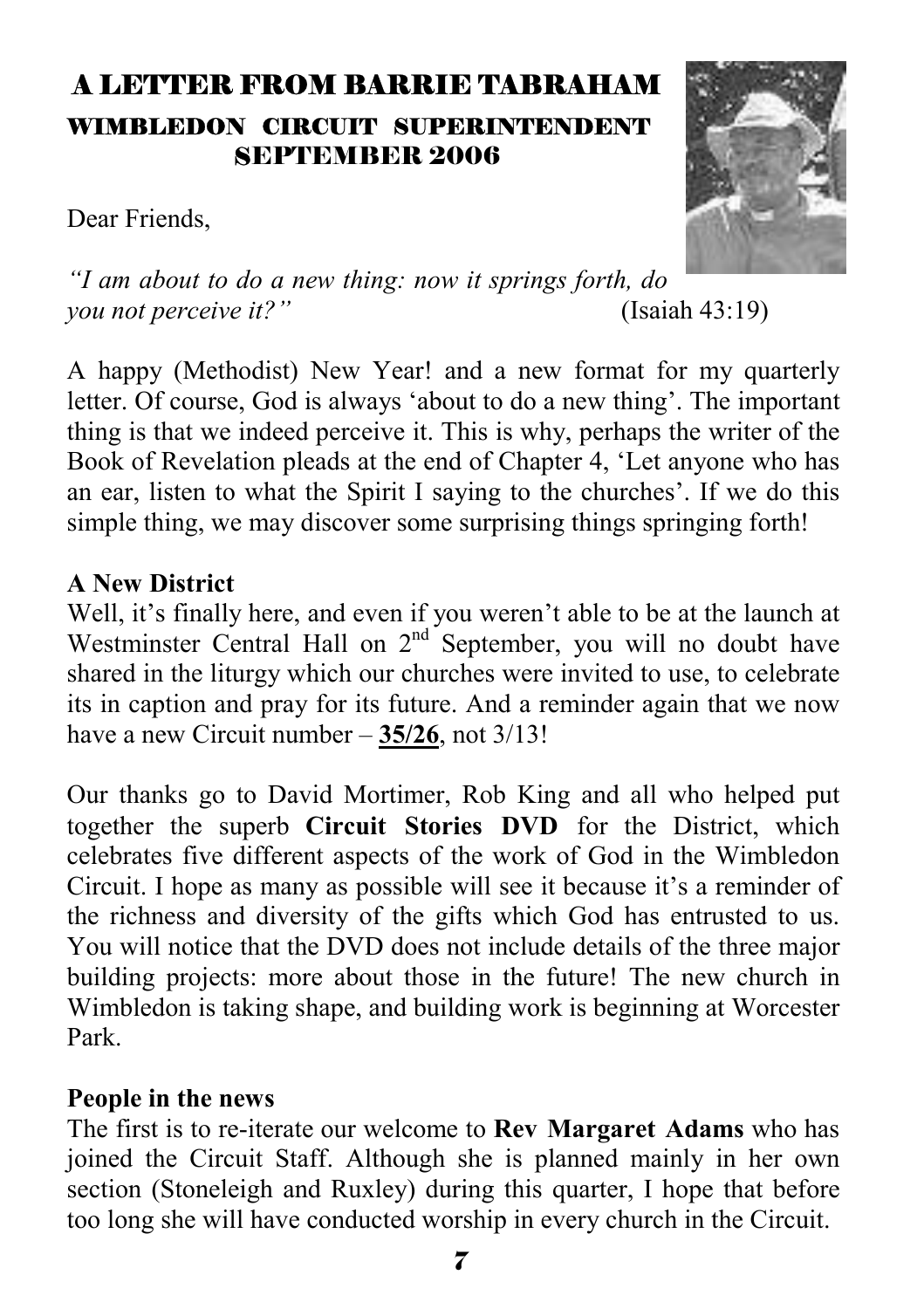Though **John Nyota** is back with us, **Faith** will not be returning from Kenya until the first week of October. We have missed them both very much!

**Bob and Janet Hamblin** have departed, but two people have expressed an interest in having a note to preach; their names will hopefully appear in the next Plan.

We are delighted that **Andrew Jacobson** has been ordained as a priest and, also at Ruxley, that **Ann Cockram** has qualified as a Lay Reader. **Carol Cowes** has been ordained as deacon and joined the ministerial team at Worcester Park.

We give thanks to God for two of our preachers who have passed important milestones: **Neville Mynett** and **David Eagle** have completed 40 and 50 years as fully-accredited Local Preachers. Congratulations to you both, and long may you continue as 'Mr Wesley's preachers'!

Our love and best wishes also go to **Wendy and Michael Meech** and to **Lillian and John Dakin**, who have recently celebrated their golden (50) and diamond (60) wedding anniversaries. Each received a bouquet of flowers from the Circuit.

#### **And for information:**

If you are interested in attending a conference organised by the Methodist Church from 4<sup>th</sup>-7<sup>th</sup> May 2007 entitled "Heart of Worship" at Llandudno, I have details of the programme.

Stuart and Brenda's Veitch's new address is as follows: 6 Wetherfield, Stansted Mountfitchet, Essex CM24 8JA

Finally, on a personal note, I will be having the (postponed) treatment at St Thomas' Hospital on 11<sup>th</sup> September and have been told I shall need a couple of weeks' recovery time. However, I have been cleared for the Circuit Meeting and – hopefully – my general health will improve thereafter. It always does after a Circuit Meeting!

Peace be with you all,

*Barrie*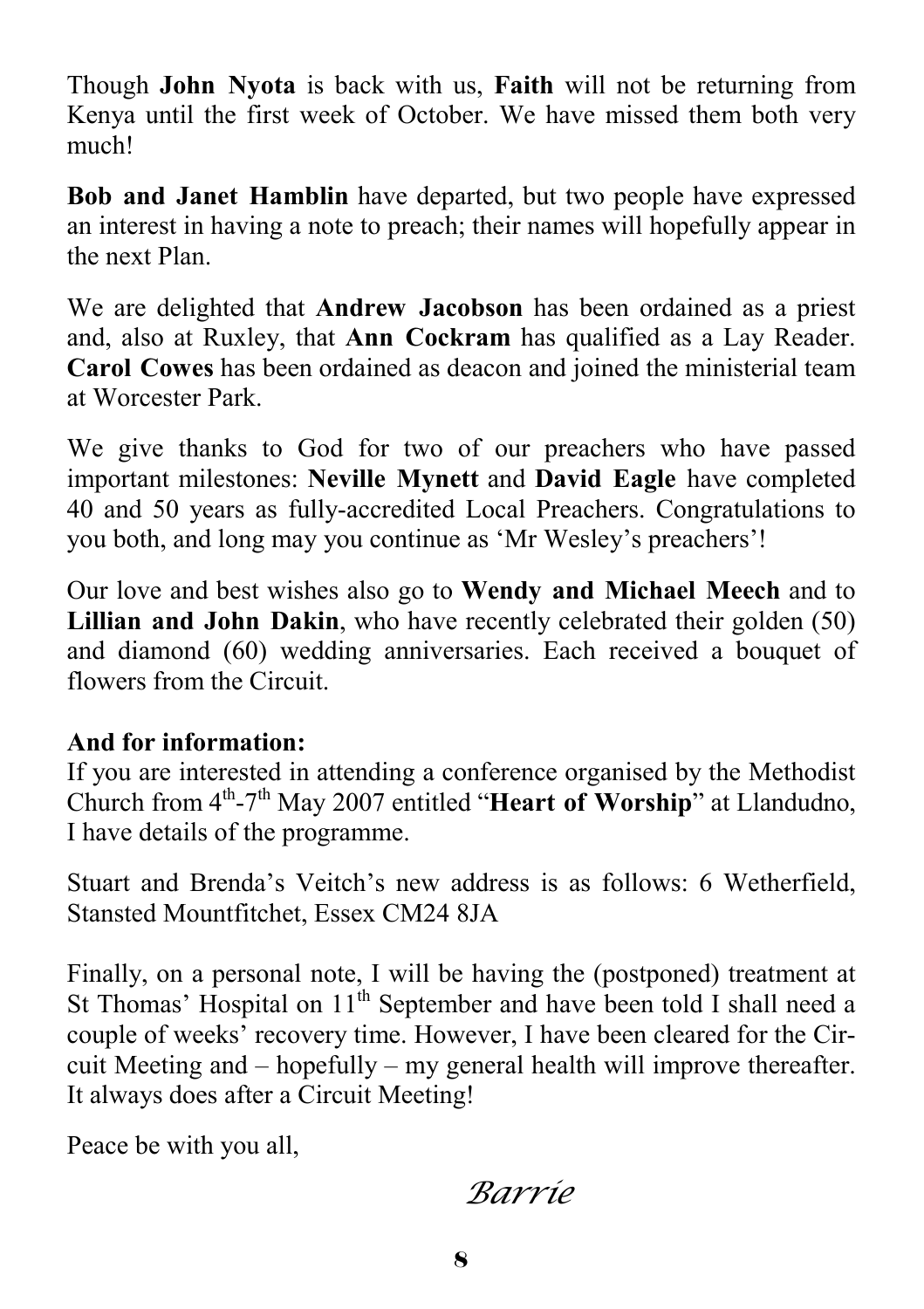# THOUGHT OF THE MONTH - OCTOBER 2006

I have been pleasantly surprised by the number of people who have said that they missed my Thought of the Month in the September newsletter. I did write it but somehow it became lost in transit between Andrew and myself.



I left it with someone who promised to pass it on, but he did not and it may now be somewhere in the archives of Morden Library where it was last seen. I've been lost in thought before, but haven't lost a thought before! But I suppose that's not completely true. Sometimes we think of something and by the time we try to recall what it was we thought of, our minds have gone blank. Thoughts are strange things. Unwanted thoughts can come and we have no idea where they have come from or why they have come.

We need to train our minds to follow St. Paul's advice –

*"Whatever is true, whatever is noble, whatever is right, whatever is pure, whatever is lovely, whatever is admirable – if anything is excellent or praiseworthy – think about such things."* 

(Philippians Ch 4 v 8)

Like so much in the New Testament, it's not as easy as it sounds!

Anyway I have given Andrew a copy of last month's thought, so you will be getting two thoughts for the price of one in this month's Newsletter!

*Bill Cox* 

# THOUGHT OF THE MONTH - SEPTEMBER 2006



In one of her books the New Zealand writer Rita Snowden tells how, on returning home from one of her many trips abroad, she left the airport through the "Nothing to Declare" section because she had not brought anything back on which she would have to pay duty charges. But on reflection she realised that she had brought back many precious, priceless things in forms of memories.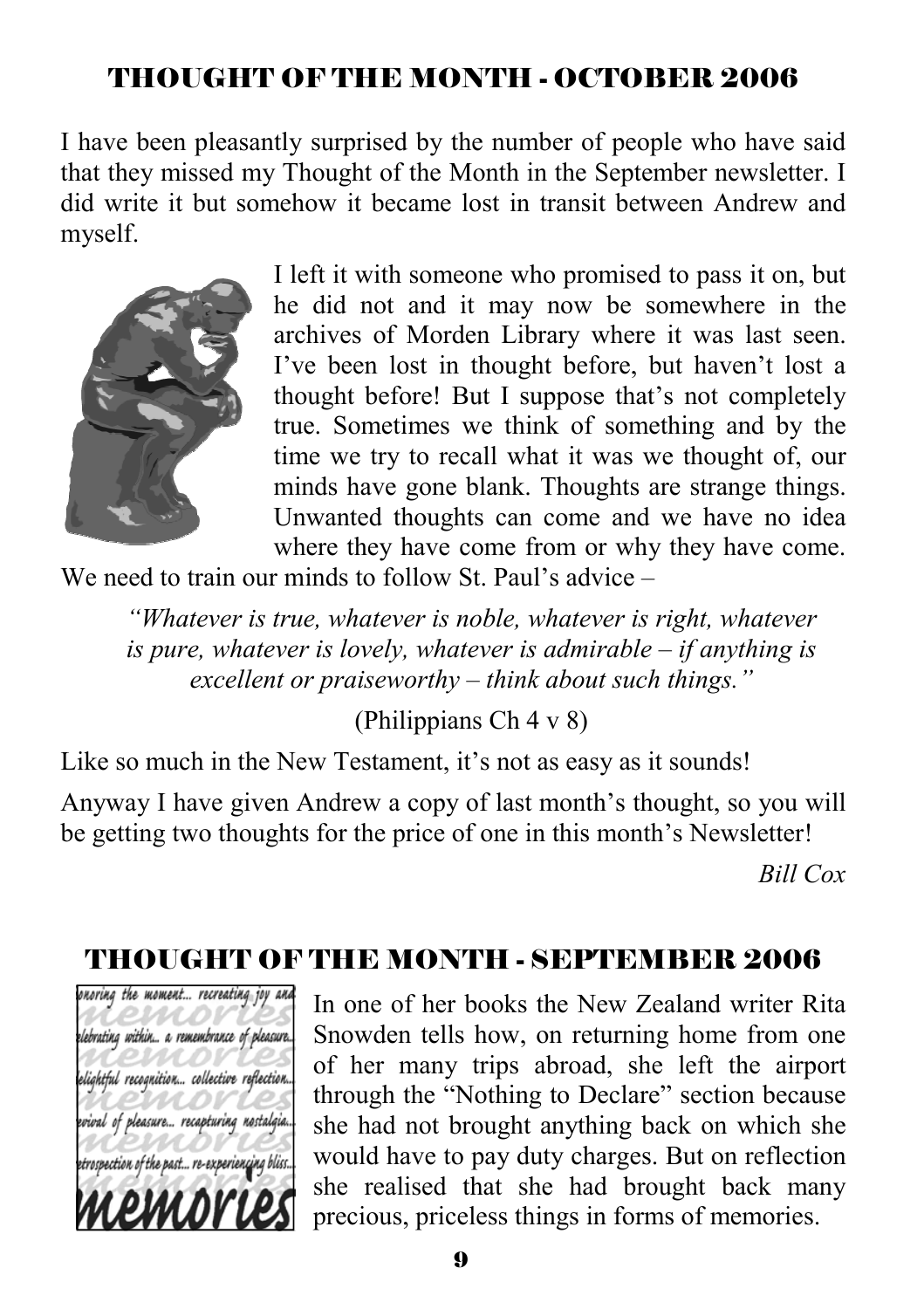No doubt John, Our Minister, brought back happy memories as he returns from his leave in Kenya just as others will have added to their store after holidays spent with loved ones.

The older we get the greater our store of memories becomes. Of course they are a very mixed bunch. Sad and unhappy ones intermingle with pleasant and joyous ones. The mountain-top experiences are there together with those when we found ourselves in the deepest, darkest valleys. But we find that, with the passage of time, the happiest memories are the ones we find it easiest to recall. Getting on for forty years ago on holiday in Selborne I walked to a disused quarry with my daughter Chris. We waited there to see the sunset and what a glorious one it was. I can almost see it now!

Our store of memories is influenced by the way we live. Shared memories are ones we cherish, so if we are selfish and self-centered, our memories are that much poorer. All sorts of things can trigger off a whole chain of memories – a photograph, a note or love-letter written many years ago, a snatch of a song, the mention of a place you visited ………. the list is endless.

How precious is the gift of memory! May God help us to add to our store as we follow Paul's advice and think of all that is good and true, lovely and praiseworthy. It beats listening to the news any day!

 $- < 0 >$  ——

*Bill Cox* 



#### **ABBY & RICHARD**

Abby Loft married Richard Herring on Saturday 16th September. The reception was held at the Gold Cup Suite at Sandown.

To quote one of the guests, "the bride looked radiant and groom relaxed and there was never a moment when there wasn't a smile on their faces." Our congratulations and best wishes go out to the them for a long and happy life together.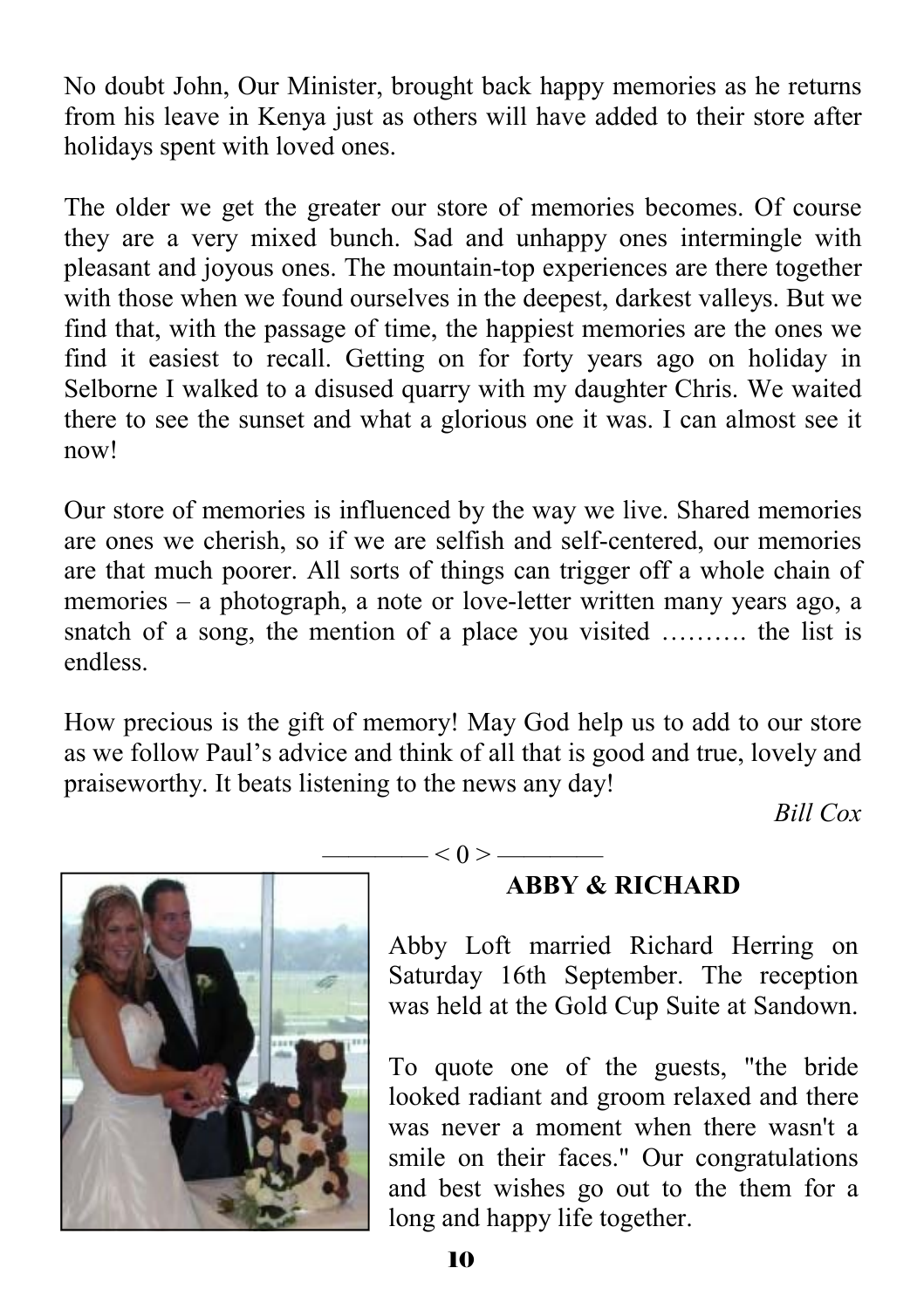# WE KEPT A WELCOME IN THE HILLSIDE ……



My twin brother and I celebrated a significant birthday in July and decided to have a family reunion. Nothing unusual in that except that we planned a return to our old homestead, now derelict, with a camping weekend. Where during our childhood there was only a mountain pass, there is now

an unclassified road, but very little else has changed over the years. It still has no electricity and the spring well from which we drew water every day has now dried up and the air, until we arrived in our cars, is pure and unpolluted.

Despite our attempts to get back to nature we found that it would have been impossible to come without transport, generators for the fridge, bottled water and, of course, the barbeque.

We did not appreciate as children the sheer beauty of the place, and the wildlife. What we used to perceive as desolate is now a paradise. It helped that the weather was glorious, the skies blue, the sunset and sunrise equally magical, in the evenings the singing got better and the yarns longer. We hardly slept but laughter was in abundance.

*For the beauty of the earth, for the beauty of the skies, for the love which from our birth over and around us lies; Father, unto thee we raise, this our sacrifice of praise.* 

*For the joy of love from God, that we share on earth below; for our friends and family, and the love that they can show; Father, unto thee we raise, this our sacrifice of praise.* 

*Gwen Wildman*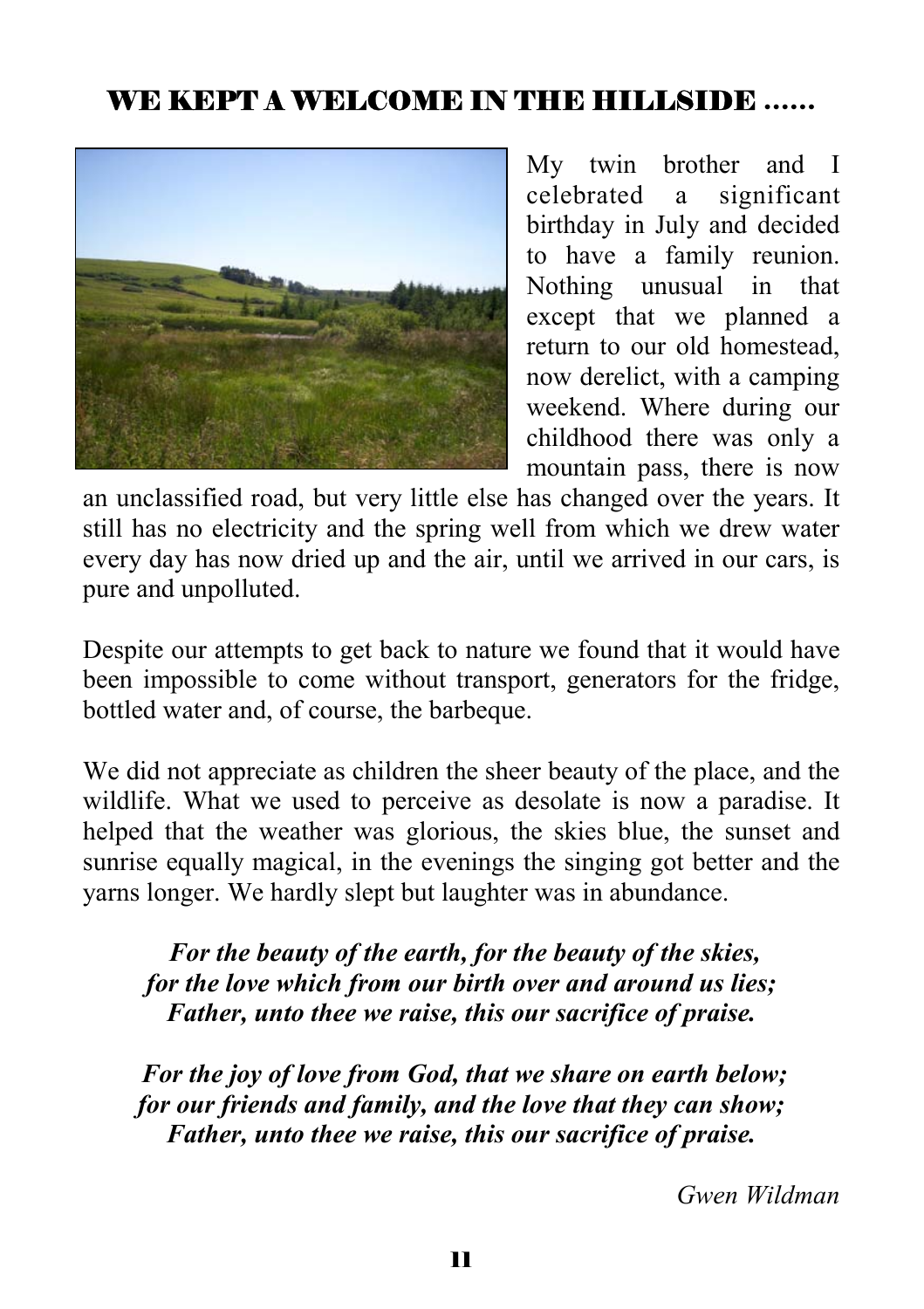

# FAIRTRADE RECIPES

Mango & Avocado Salad with Sticky Balsami Vinegar **by Joanne Harris**

Serves 4

*Ingredients:* Generous handful of pine nuts Olive oil for toasting 2 small Fairtrade avocados (not too ripe) 3 small or medium, ripe Fairtrade mangoes 1 ripe Fairtrade lime Good quality balsamic vinegar



•Mix the pine nuts with a little olive oil and place in the oven on a baking tray to toast for five minutes, or until nicely golden.

•Meanwhile, peel the avocados and mangoes and slice them lengthways into generous pieces. Mix and arrange them on a plate – but avoid damaging the delicate fruit.

•Add a generous squeeze of lime juice, a drizzle of the stickiest balsamic vinegar you can get your hands on, and scatter the toasted pine nuts on the top.

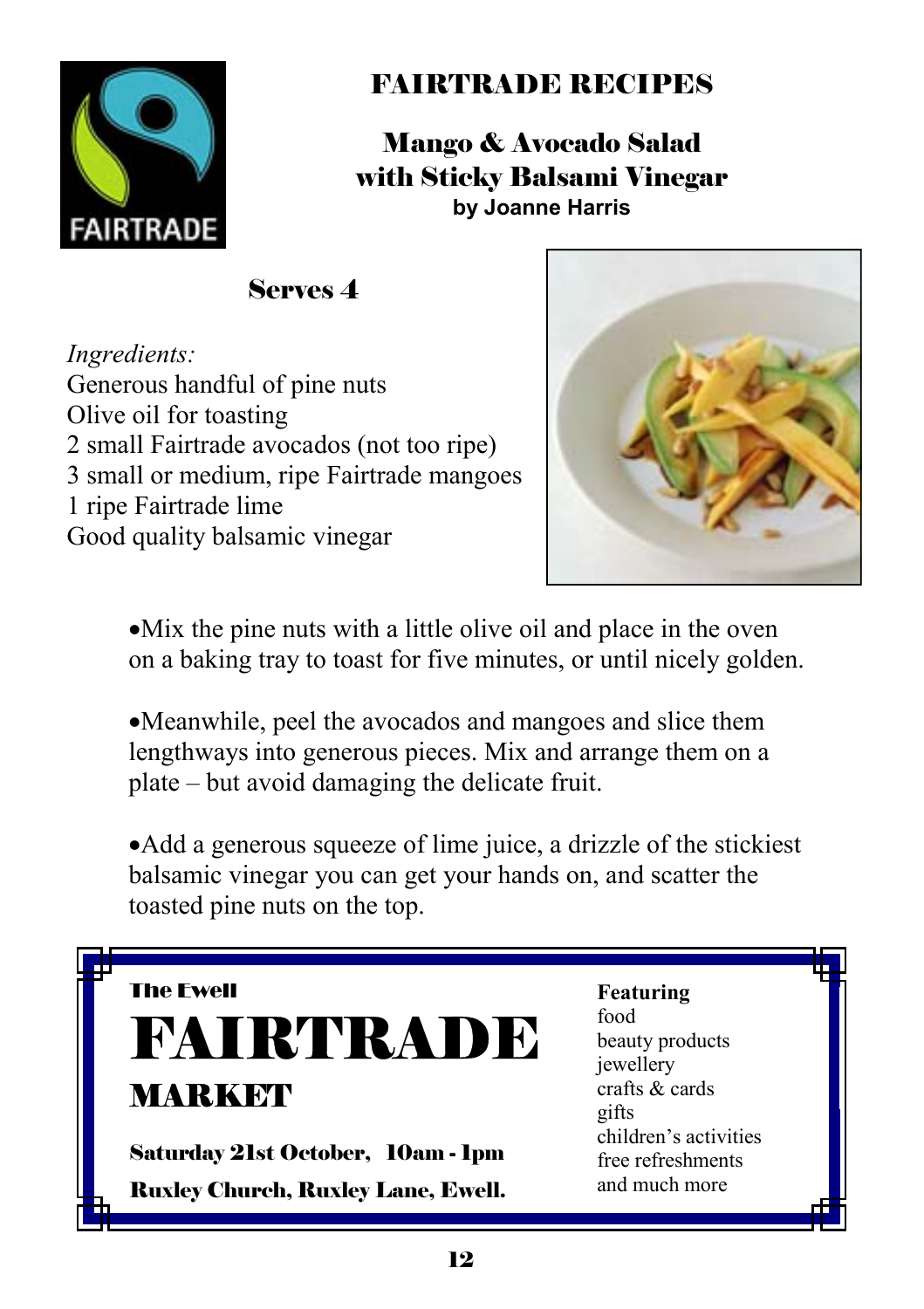## LYN AND SHANNON'S BAPTISM



The  $25<sup>th</sup>$  June was a very special day in the lives of Lynn Lawrence and her daughter Shannon. At a moving morning service at Merton Park Baptist Church both made a commitment of their faith in Jesus Christ in the presence of their friends and family. Rev Keith Mitchell led the worship and explained in simple

language what baptism by immersion means, that the 'drowning' to the old life and 'emerging' to a totally new life is a spiritual rebirth. In Shannon's own words, when showing the baptistery to her friends, 'it's like having a bath'.

Merton Park Baptist Church was celebrating their Anniversary that weekend and the Rev. Dr Dave Smethurst was the guest speaker. He spoke moving accounts of conditions relating to his ministry in Latvian Orphanages and his current work as an Evangelist. He commended the courage of Lynn and Shannon in declaring their faith publicly and, that it is often challenging to live out our Christian



faith in a secular society. However with the help and dependence of the Holy Spirit and the constant prayers of the Church family, it is made easier.

It was such a joy and privilege to be part of this celebration. Thank you Lynn and Shannon for letting me share your special day.

*Gwen Wildman*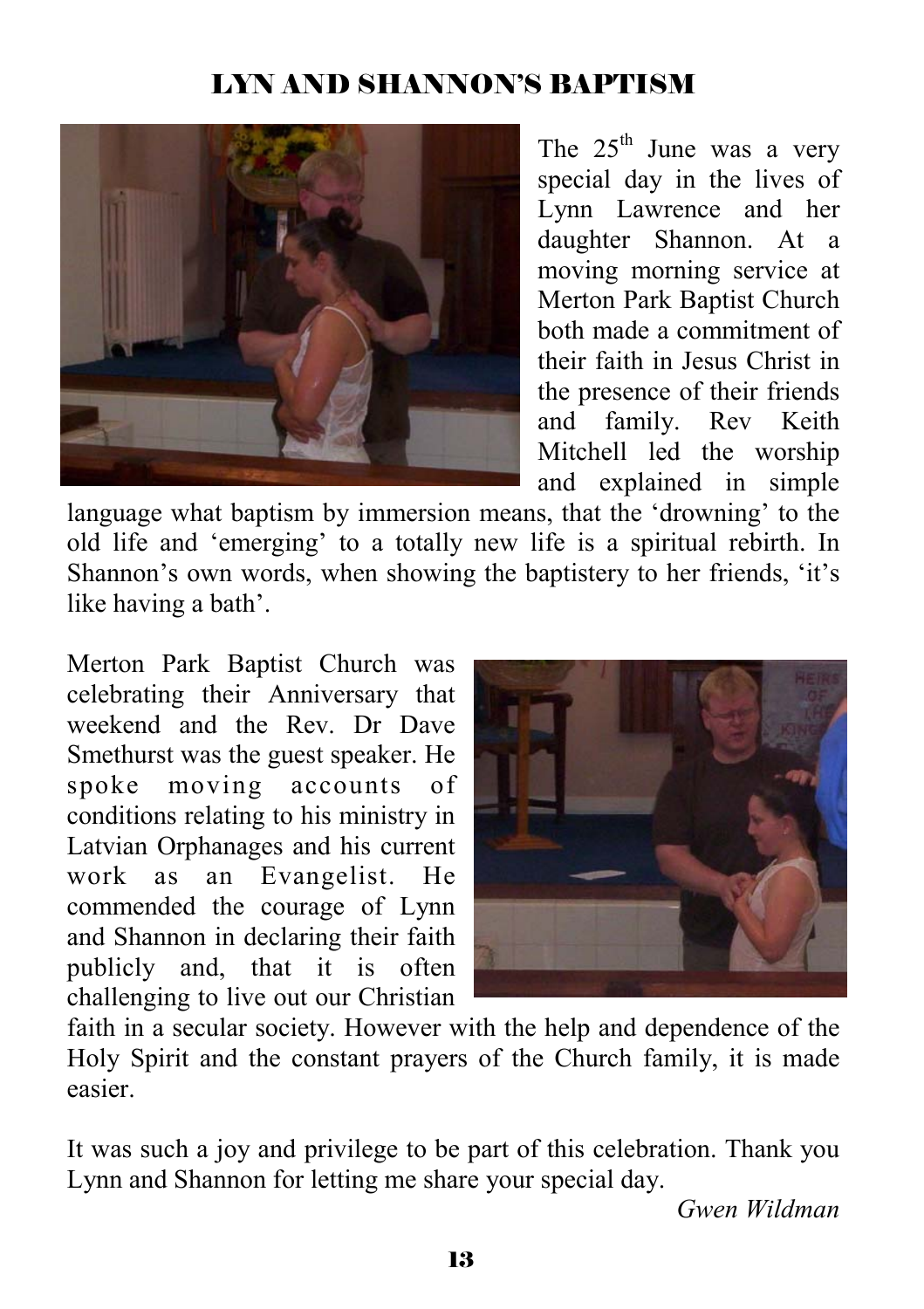### BOOK REVIEWS from RE:FRESH BOOKS



*Prayer – does it make any difference?* by Philip Yancey - £9.99

"I'm an authority on the struggles in prayer" - These were the humble and honest words of Philip Yancey at the launch of his latest book, *Prayer – does it make a difference?* Philip, a former journalist, says "I choose to write about subjects I don't know the answer to!" His books are the result of time spent researching these

subjects: "my readers can't afford to spend ten months in the library reading books on prayer" he says.

This book is not another self-help guide to prayer, nor a book aimed to guilt-trip us about our lack of prayer or failure in prayer. It is a journey into prayer with one of the most popular inspirational writers of our age. The author devotes chapters to the question "Does prayer change God?", the "Ask, seek, knock" conundrum, the problem of unanswered prayer and the issue of prayer for healing. Don't just expect answers - but expect to have your perspective changed.

> *Journey into God's Heart* by Jennifer Rees Larcombe - £7.99

Jennifer made national news headlines when she was miraculously healed from a virus that had left her wheel chair bound and in great pain for eight years.

But what of life after a miracle? The consequences are wide – and often unforeseen – some have been heart



warming and joyous but others have led to pain and distress themselves. Jennifer reveals how her faith has been tested over the years. For the first time she talks about the tragedy of the death of her baby granddaughter – why, she reflects, did she receive a miracle but not this tiny infant they prayed so hard for? She also speaks of the shock and grief at the disintegration of her marriage and her recent divorce. *Journey into God's Heart* is an epic saga of one woman's journey through fire.

*Both of these books available from re:fresh books & christian resources, 23 The Broadway, Tolworth, Surbiton KT6 7DJ*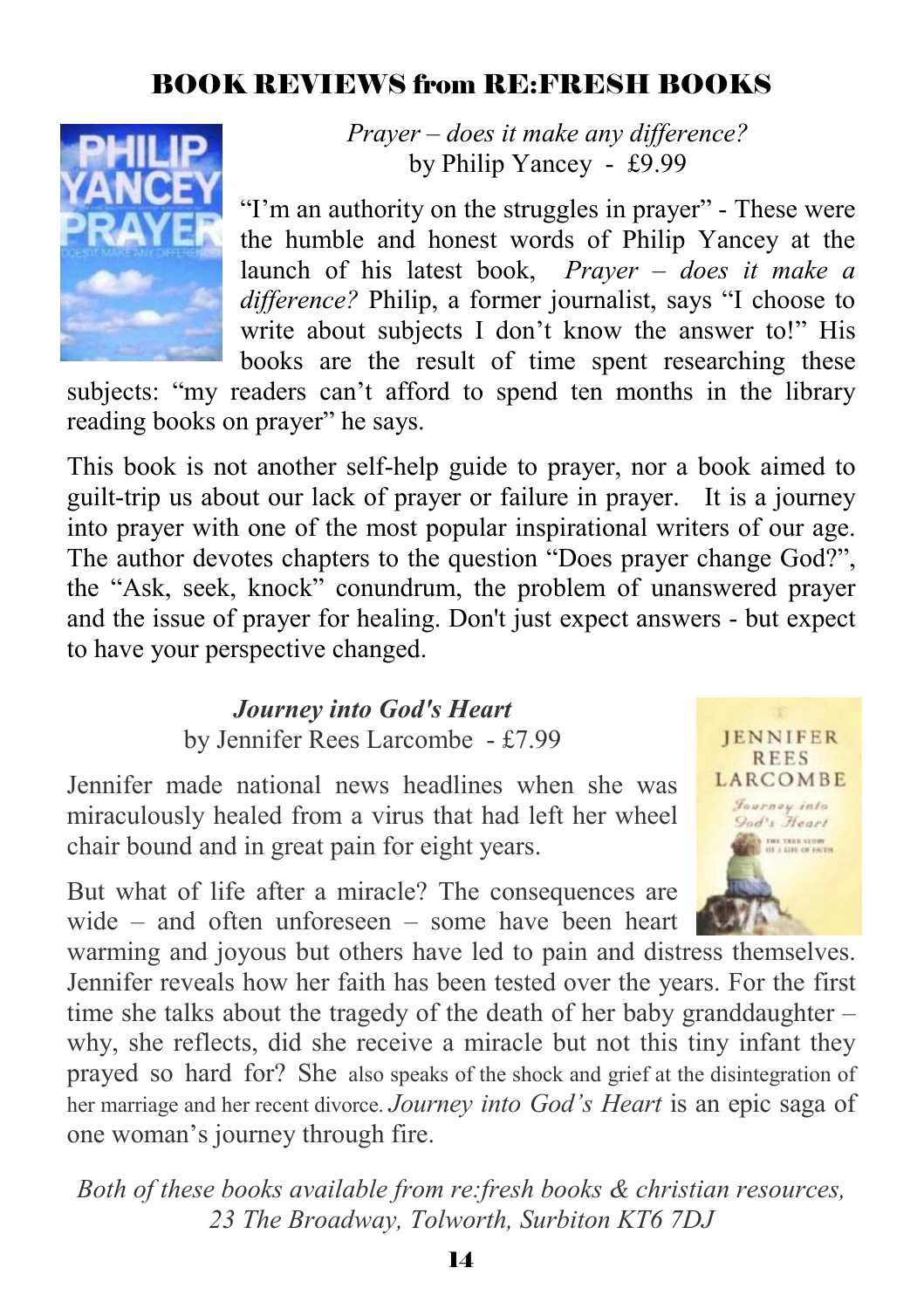### IS YOUR HUT ON FIRE?



The only survivor of a shipwreck was washed up on a small, uninhabited island. He prayed feverishly for God to rescue him. Every day, he scanned the horizon for help, but non seemed to be forthcoming. Exhausted, he managed eventually to build a little hut out of driftwood, to protect himself from the

elements, and to store his few possessions.

One day, after scavenging for food, he arrived home to find his little hut in flames, with smoke rolling up to the sky. The worst had happened, and everything was lost. He was stunned with disbelief, grief and anger. *"God, how could you do this to me?",* he cried.

Early next day, he was awakened by the sound of a ship approaching the island. It had come to rescue him. *"How did you know I was here?"*, asked the weary man of his rescuers. *"We saw your smoke signal!"*, they replied ……………

*It's easy to become discouraged when things are going badly, but we shouldn't lose heart, because God is at work in our lives, even in the midst of pain and suffering. Remember, the next time that your little hut seems to be burning to the ground, it may be just a smoke signal that summons the grace of God ………. and remember, too, that we may not always know readily who may be feeling as though their hut is on fire today!* 

*From Trinity News, September 2005* 

 $-$  < 0 > —

He who sees a need and waits to be asked for help is as unkind as if he had refused it.

Dante Alighieri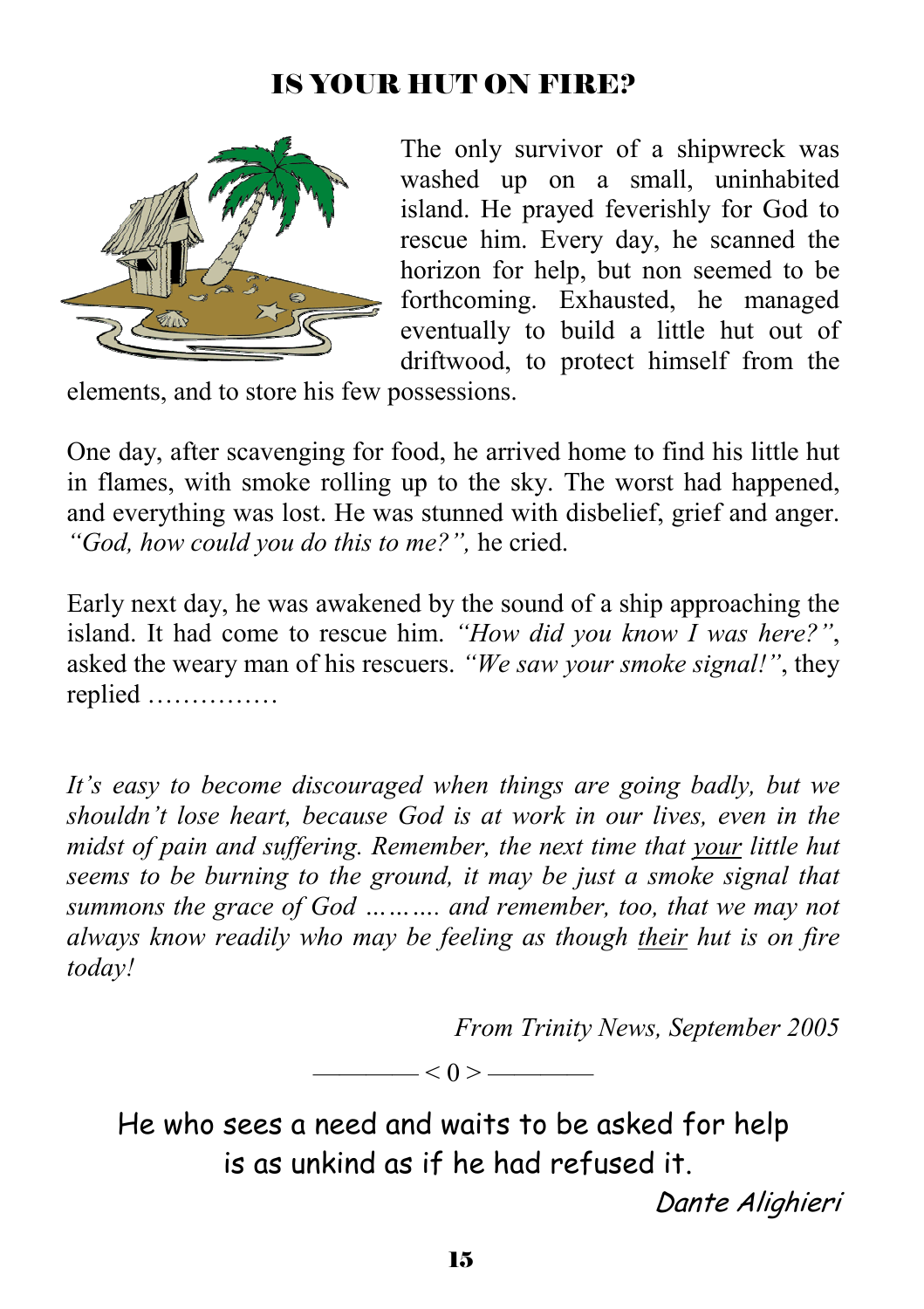## COLOURING CORNER Noah did not always have an easy time …..





ROUNDING UP THE ANIMALS-2

NOAH AND THE BEES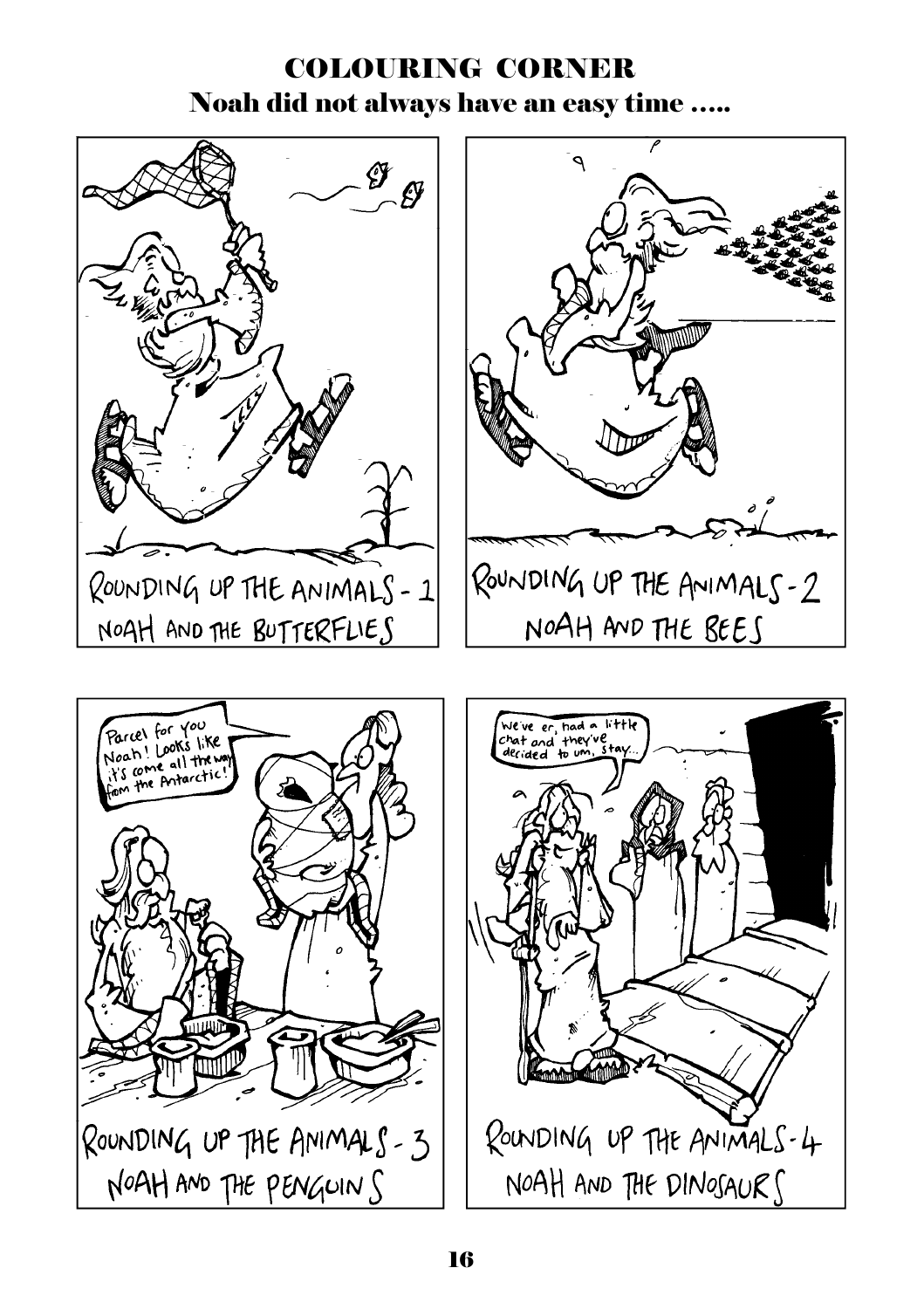# ….. But he did what God wanted him to do. *Some pictures to colour*

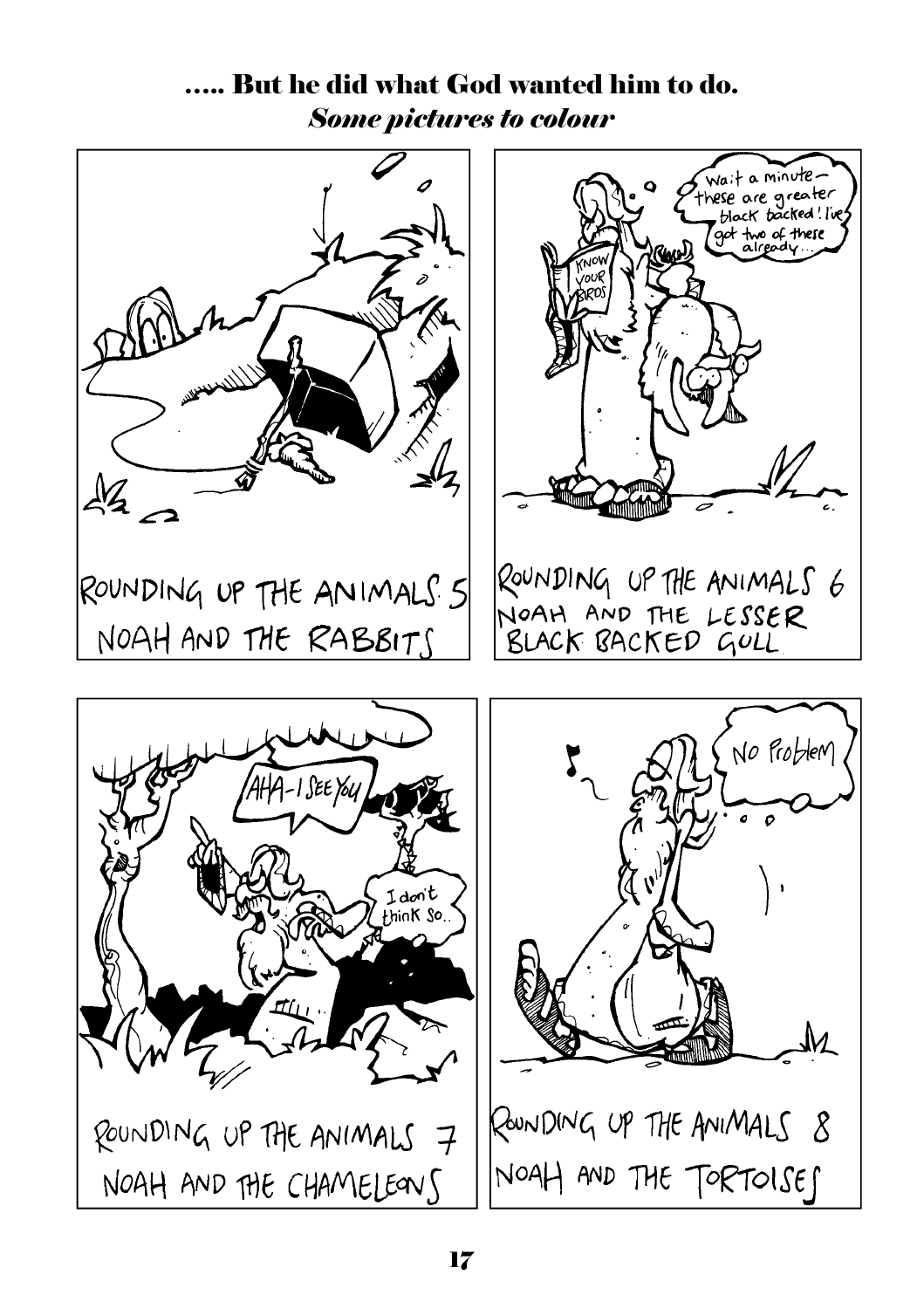

# CHURCH DIARY

| Sun        | $\mathbf{1}$ | $10.30$ am            | Harvest Festival & Parade Service<br>led by Miss Jo Wells     |
|------------|--------------|-----------------------|---------------------------------------------------------------|
|            |              |                       | followed by a Ploughman's Lunch at 12.30pm                    |
|            |              | 4.00 <sub>pm</sub>    | SIGMA meeting                                                 |
|            |              | 6.30pm                | Communion Service led by Rev John Nyota                       |
| Mon        | 2            | 2.45 pm               | Fellowship                                                    |
| Tue        | 3            | $10-12$ noon          | Coffee and Chat                                               |
|            |              | $8.00 \text{ pm}$     | Time for Prayer                                               |
| Weds 4     |              | 7.45 pm               | Midways Group - Recipe Evening -<br>Cakes & Biscuits          |
| Thurs 5    |              | 2.30 <sub>pm</sub>    | Alpha Course                                                  |
| Sat        | 7            | $10-12$ noon          | Midways Group Coffee Morning                                  |
| Sun<br>Mon | 8<br>9       | $10.30$ am<br>2.45 pm | Communion Service led by Rev John Nyota<br>Fellowship         |
| Tue        | - 10         | $10-12$ noon          | Coffee and Chat                                               |
|            |              | $8.00 \text{ pm}$     | Time for Prayer                                               |
| Thurs12    |              | 2.30 <sub>pm</sub>    | Alpha Course                                                  |
| Fri        | 13           | $12.30 \text{ pm}$    | Luncheon Club                                                 |
| Sun $15$   |              | 10.30 am              | Praise Service led by Dr Arthur Miller & Tony Loft            |
| Mon $16$   |              | 2.45 pm               | Fellowship - Valerie and Graham Currie                        |
|            |              | 8.00 <sub>pm</sub>    | Taizé Prayer & Praise at St.John Fisher Church                |
| Tue        | 17           | $10-12$ noon          | Coffee and Chat                                               |
|            |              | $8.00 \text{ pm}$     | Time for Prayer                                               |
|            |              | $7.30 \text{ pm}$     | Men's Supper Club $-My$ visit to Zimbabwe-<br>Rev Bill Warren |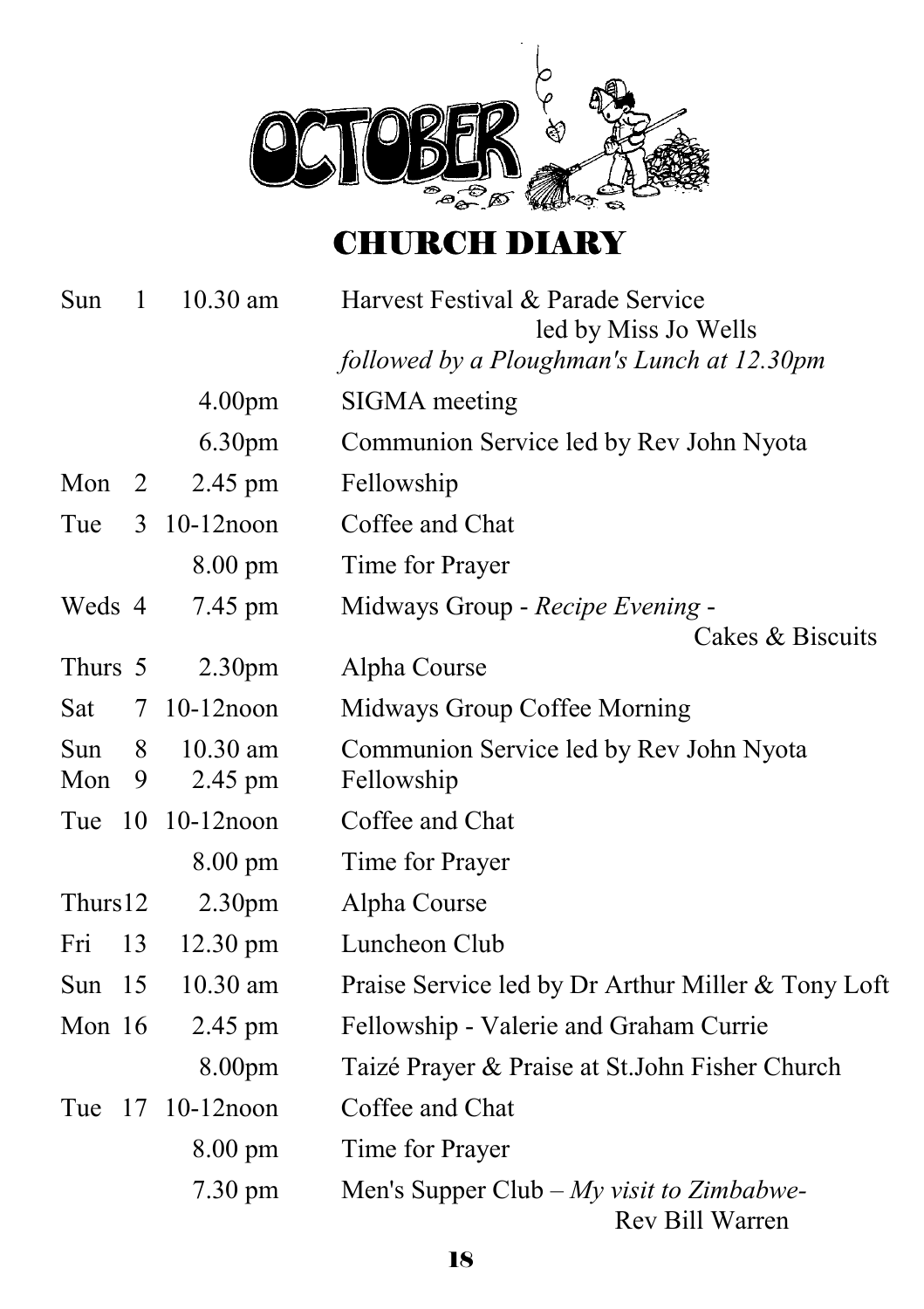| Weds 18  |  | $7.00 \text{ pm}$  | Midways Group -<br>A talk about the Children's Trust at Tadworth |
|----------|--|--------------------|------------------------------------------------------------------|
| Thurs19  |  | 2.30 <sub>pm</sub> | Alpha Course                                                     |
| Sat 21   |  | 2.00 <sub>pm</sub> | Ted Ashwood<br>A Celebration of a Life Service                   |
| Sun $22$ |  | $10.30$ am         | Morning Service led by Rev John Nyota                            |
|          |  | $6.30 \text{ pm}$  | Bible Study led by Brenda Cannon &<br>Tony Loft                  |
| Mon $23$ |  | 3.45 pm            | Fellowship                                                       |
|          |  | Tue 24 10-12 noon  | Coffee and Chat                                                  |
|          |  | 8.00 pm            | Time for Prayer                                                  |
| Weds25   |  | $10.30$ am         | Morning Communion led by Rev John Nyota                          |
| Thurs24  |  | 2.30 <sub>pm</sub> | Alpha Course                                                     |
| Fri 27   |  | 12.30 pm           | Luncheon Club                                                    |
| Sun $29$ |  | $10.30$ am         | Morning Service led by Bill Cox                                  |
| Mon $30$ |  | 2.45 pm            | Fellowship - Derek & Mary Heaton                                 |
|          |  | Tue 31 10-12 noon  | Coffee and Chat                                                  |
|          |  | $8.00 \text{ pm}$  | Time for Prayer                                                  |

*Please refer to the Website (www.martinway.org.uk) or Weekly Notice Sheet for any additional information* 

———— < 0 > ————

We wish all of those why celebrate a birthday this month a very



*Happy Birthday* 

and especially to:

**Jennifer Smith on 13th October Tyler Butland-Brooks on 26th October**